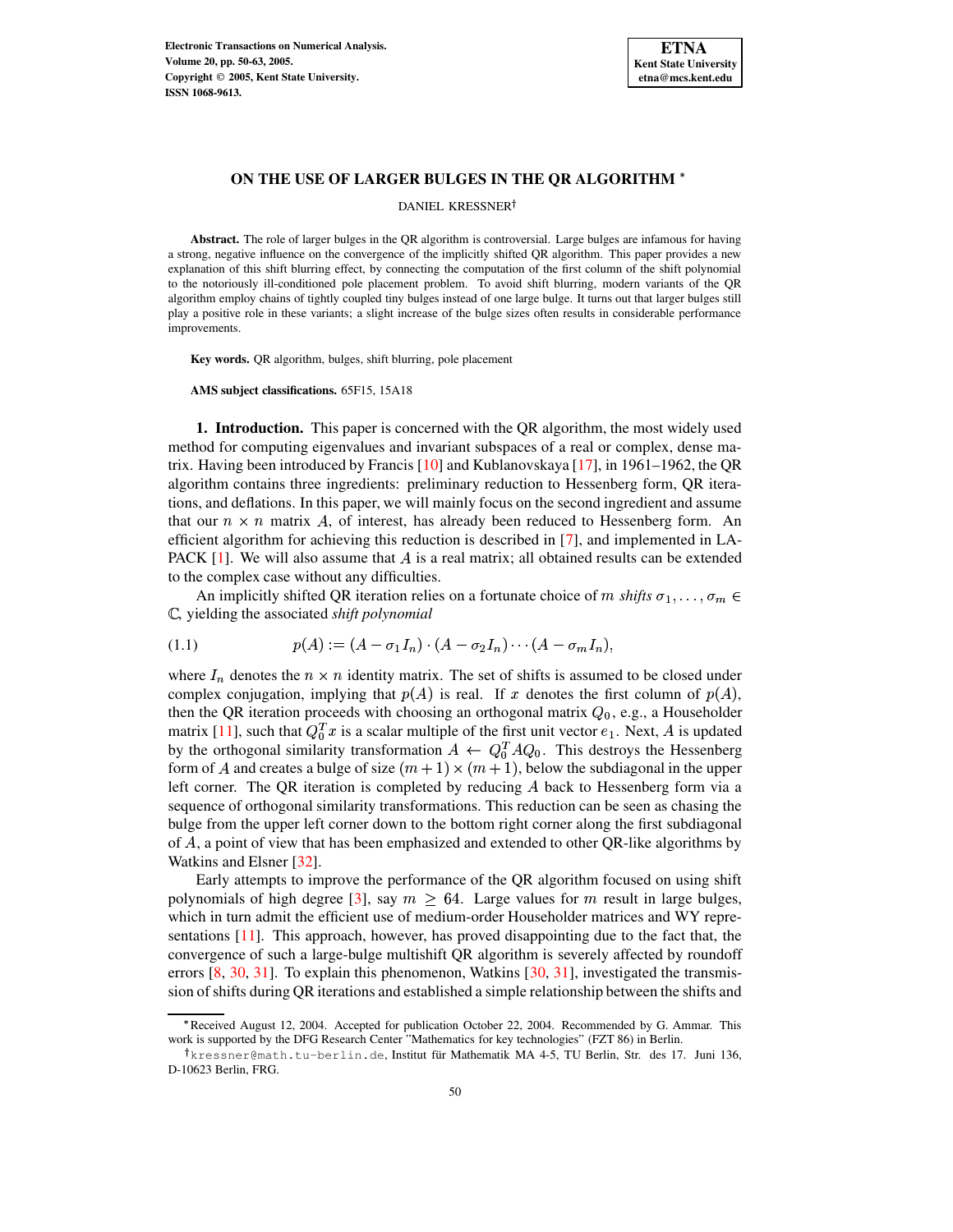the bulges mentioned above, see also Section [2.](#page-1-0) Numerical experiments give evidence that this relationship is extremely sensitive to perturbations for larger  $m$ , in which case the information encoded in the shifts is likely to become completely contaminated by roundoff errors during the QR iteration. As proper shifts are essential for convergence, it can be concluded that this so called *shift blurring* effect, is responsible for the poor behavior of the large-bulge QR algorithm. In Section [3,](#page-4-0) we will explain the occurrence of these extreme sensitivities via a connection to the notoriously ill-conditioned pole placement problem.

The trouble with shift blurring has led researchers to develop variants of the QR algorithm that still rely on a large number of simultaneous shifts, but chase several tiny bulges instead of one large bulge. This idea has been proposed many times, see [\[4,](#page-12-7) [8,](#page-12-6) [13,](#page-12-8) [15,](#page-12-9) [18,](#page-12-10) [19,](#page-12-11) [29\]](#page-12-12). Particularly successful in improving the performance of the QR algorithm on serial machines is a recent variant developed independently by Braman, Byers, and Mathias [\[4\]](#page-12-7) as well as by Lang [\[18\]](#page-12-10). This variant is based on chains of tightly coupled  $3 \times 3$  bulges, each of which contains two shifts. It achieves high performance by employing matrix-matrix multiplications during the bulge chasing process. In Section [4,](#page-6-0) we show that the performance of this method can be considerably increased by using slightly larger, say  $5 \times 5$  or  $7 \times 7$ , bulges. Numerical experiments confirm that this assertion still holds if the recently developed and highly successful early aggressive deflation strategy [\[5\]](#page-12-13) is used. Hence, if utilized with care, larger bulges still play a role in modern variants of the QR algorithm.

<span id="page-1-0"></span>**2. Bulges, Bulge Pencils and Shift Blurring.** For the rest of this paper, we assume that the matrix  $A \in \mathbb{R}^{n \times n}$  is in upper Hessenberg form, i.e., all entries below the subdiagonal of A are zero. Moreover, A is assumed to be unreduced<sup>[1](#page-1-1)</sup>, i.e., all its subdiagonal entries are different from zero. The latter property can always be guaranteed by applying deflations in the course of the QR algorithm.

<span id="page-1-3"></span>**2.1. Implicitly shifted QR iterations.** In the following, we briefly describe the conventional implicitly shifted QR iteration based on Householder matrices. For a given vector  $y \in \mathbb{R}^n$  and an integer  $j \leq n$ , we will use  $H_i(y)$  to denote a Householder matrix, which maps the trailing  $n - j$  elements of y to zero, without affecting its leading  $j - 1$  elements, see [\[11\]](#page-12-4). After having chosen m shifts, where typically  $m \ll n$ , the next step of the QR iteration consists of the update,

<span id="page-1-4"></span>
$$
(2.1) \t\t A \leftarrow H_1(x) \cdot A \cdot H_1(x),
$$

where x denotes the first column of the shift polynomial defined in  $(1.1)$ . The following Wilkinson diagram illustrates the shape of A, after this update for  $n = 6$  and  $m = 2$ :

<span id="page-1-2"></span>(2.2) 
$$
\begin{bmatrix} a & a & a & a & a & a \\ b & b & b & a & a & a \\ b & b & b & a & a & a \\ b & b & b & a & a & a \\ 0 & 0 & 0 & a & a & a \\ 0 & 0 & 0 & 0 & a & a \end{bmatrix}.
$$

The  $3 \times 3$  submatrix  $A(2 : 4, 1 : 3)$ , whose elements are labeled by b, is called the *bulge*. Here, the *colon notation*  $A(i_1 : i_2, j_1 : j_2)$  is used to designate the submatrix of A defined by rows  $i_1$  through  $i_2$  and columns  $j_1$  through  $j_2$ . For general  $m < n-1$ , the bulge is  $(m+1) \times (m+1)$  and resides in the submatrix  $A(2 : m+2, 1 : m+1)$ . The QR iteration is completed by reducing  $A$  back to Hessenberg form, see Algorithm [1.](#page-2-0) Let us see what happens

<span id="page-1-1"></span><sup>1</sup>Some authors favor the term *proper* instead of unreduced.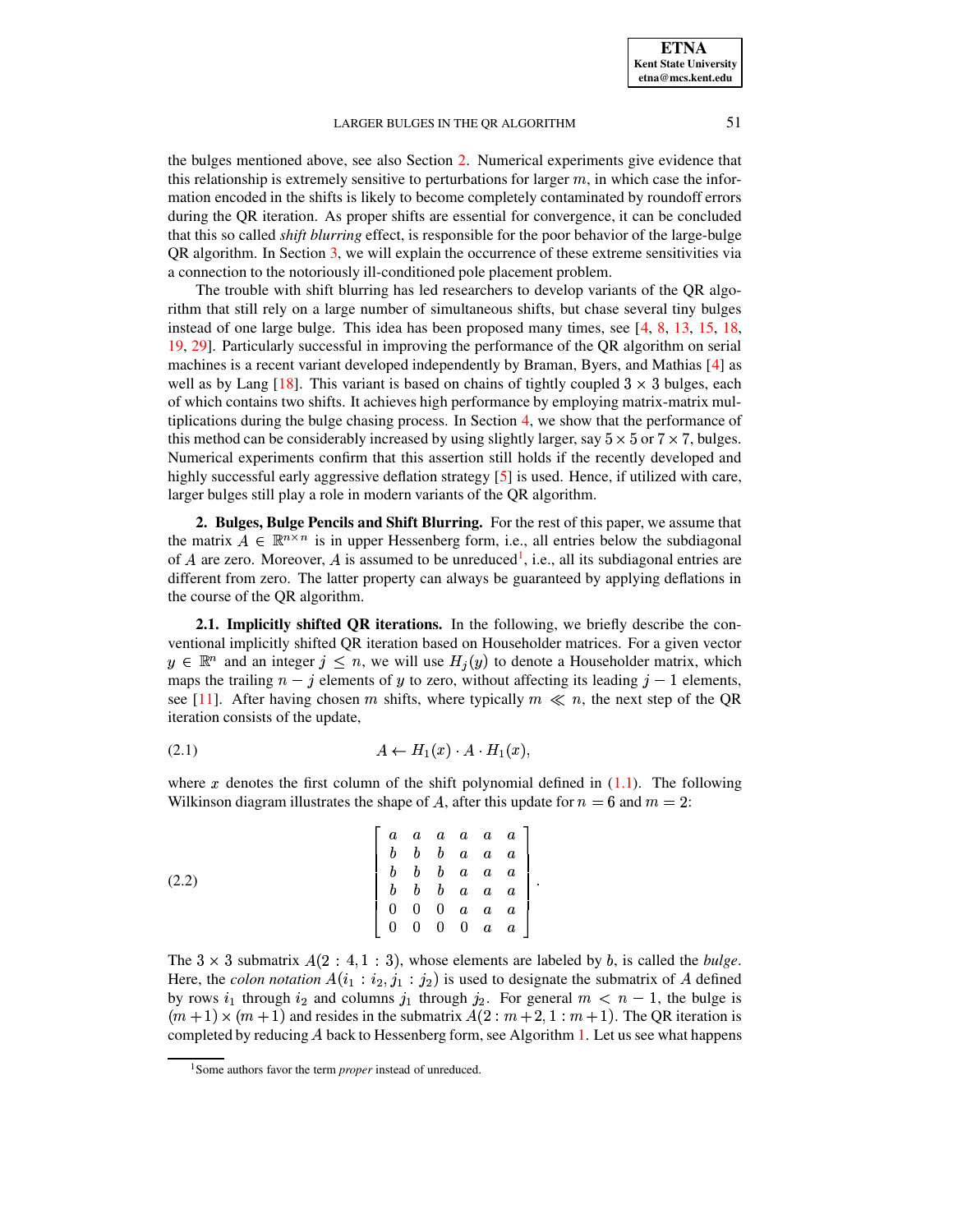**ETNA Kent State University etna@mcs.kent.edu**

52 D. KRESSNER

<span id="page-2-0"></span>

|                    | <b>Algorithm 1</b> Reduction to Hessenberg form                                                                                                                   |
|--------------------|-------------------------------------------------------------------------------------------------------------------------------------------------------------------|
| Input:<br>Output:  | A matrix $A \in \mathbb{R}^{n \times n}$<br>An orthogonal matrix $Q \in \mathbb{R}^{n \times n}$ such that $A \leftarrow Q^T A Q$ is in upper Hessenberg<br>form. |
| $Q \leftarrow I_n$ |                                                                                                                                                                   |
|                    | for $j \leftarrow 1, \ldots, n-2$ do                                                                                                                              |
|                    | $Q \leftarrow Q \cdot H_{i+1}(Ae_i)$                                                                                                                              |
|                    | $A \leftarrow H_{i+1}(Ae_i) \cdot A \cdot H_{i+1}(Ae_i)$                                                                                                          |
| end for            |                                                                                                                                                                   |

if the first two loops of this algorithm are applied to the matrix  $A$  in [\(2.2\)](#page-1-2):

<span id="page-2-3"></span>

|       |                    |  |                          |             | $\left[ \begin{array}{cccccccc} a & a & a & a & a & a & a \ a & a & a & a & a & a & a \ 0 & b & b & b & a & a & a \ 0 & b & b & b & a & a & a \ 0 & b & b & b & a & a & a \end{array} \right].$ |                    |                                                                 | $\begin{array}{cccccccccc} a & a & a & a & a & a \end{array}$ |  |                                                                                       |  |
|-------|--------------------|--|--------------------------|-------------|-------------------------------------------------------------------------------------------------------------------------------------------------------------------------------------------------|--------------------|-----------------------------------------------------------------|---------------------------------------------------------------|--|---------------------------------------------------------------------------------------|--|
|       |                    |  |                          |             |                                                                                                                                                                                                 |                    | $\begin{array}{ccccccccc}\n a & a & a & a & a & a\n\end{array}$ |                                                               |  |                                                                                       |  |
|       |                    |  |                          |             |                                                                                                                                                                                                 |                    |                                                                 |                                                               |  |                                                                                       |  |
| (2.3) | $\rightsquigarrow$ |  |                          |             |                                                                                                                                                                                                 | $\rightsquigarrow$ |                                                                 |                                                               |  | $\begin{array}{ccccccccc} 0 & a & a & a & a & a \\ 0 & 0 & b & b & b & a \end{array}$ |  |
|       |                    |  |                          |             |                                                                                                                                                                                                 |                    |                                                                 | $0$ $0$ $b$ $b$ $b$ $a$                                       |  |                                                                                       |  |
|       |                    |  | $0\quad 0\quad 0\quad 0$ | $a \quad a$ |                                                                                                                                                                                                 |                    |                                                                 | $0$ $0$ $b$ $b$ $b$ $a$                                       |  |                                                                                       |  |

These diagrams illustrate the fact that the reduction of  $A$  to Hessenberg form can be seen as, chasing the bulge from the upper left corner down to the bottom right corner, along the first subdiagonal. The rest of Algorithm [1,](#page-2-0) consists of chasing the bulge off the bottom right corner:

<span id="page-2-4"></span>

|       |                    |            |                     | $a \ a \ a \ a \ a \ a$                                                            |                         | $\begin{array}{array}{ccc} a & a & a & a & a \end{array}$ |                   |                                                                                         |          |             |  |
|-------|--------------------|------------|---------------------|------------------------------------------------------------------------------------|-------------------------|-----------------------------------------------------------|-------------------|-----------------------------------------------------------------------------------------|----------|-------------|--|
|       |                    |            |                     | $\begin{array}{cccccccc}\na & a & a & a & a & a \\ a & a & a & a & a\n\end{array}$ | $a \ a \ a \ a \ a \ a$ |                                                           |                   |                                                                                         |          |             |  |
|       | $\rightsquigarrow$ |            |                     |                                                                                    |                         |                                                           |                   | $\begin{array}{ccccccccc}\n0 & a & a & a & a & a \\ 0 & 0 & a & a & a & a\n\end{array}$ |          |             |  |
| (2.4) |                    | $0\quad 0$ | $a \quad a \quad a$ | $\boldsymbol{a}$                                                                   | $\rightsquigarrow$      |                                                           |                   |                                                                                         |          |             |  |
|       |                    |            |                     | $0 \t0 \t0 \t b \t b \t$                                                           |                         |                                                           |                   | $0 \t0 \t0 \t a \t a \t a$                                                              |          |             |  |
|       |                    |            |                     | $0 \t0 \t0 \t b \t b \t b$                                                         |                         |                                                           | $0\quad 0\quad 0$ |                                                                                         | $\sim 0$ | $a \quad a$ |  |

Properly chosen shifts imply that, repeatedly applied QR iterations will let  $A$  converge to block triangular form:

<span id="page-2-2"></span>
$$
(2.5) \t A \longrightarrow \begin{bmatrix} A_{11} & A_{12} \\ 0 & A_{22} \end{bmatrix}, \quad A_{11} \in \mathbb{R}^{k \times k}, \quad A_{22} \in \mathbb{R}^{(n-k) \times (n-k)}.
$$

Typically, the shifts are taken to be the eigenvalues of the trailing  $m \times m$  principal submatrix of A before each QR iteration. This choice is called *Francis shifts*<sup>[2](#page-2-1)</sup> and ensures local quadratic convergence to a block triangular form [\(2.5\)](#page-2-2), with  $n - k \approx m$  [\[33\]](#page-13-3). Another suitable choice is, to use the same set of  $m$  shifts throughout all iterations. In this case, the convergence becomes linear and often  $k \approx m$  [\[33\]](#page-13-3). As soon as A is sufficiently close to [\(2.5\)](#page-2-2), the (nearly zero) subdiagonal block of  $A$  is set to zero and the QR algorithm is continued by applying QR iterations to the diagonal blocks  $A_{22}$  and  $A_{11}$  separately. This process is called *deflation*; the most common deflation criterion is to set a subdiagonal entry  $a_{k+1,k}$  of the Hessenberg matrix  $A$ , to zero if it satisfies,

$$
|a_{k+1,k}| \leq \mathbf{u} \cdot (|a_{k,k}| + |a_{k+1,k+1}|),
$$

where **u** denotes the *unit roundoff*. More advanced deflation criteria can be found in [\[5\]](#page-12-13), see also Section [4.2.](#page-10-0) Deflations and QR iterations are recursively applied until has converged

<span id="page-2-1"></span><sup>2</sup>Other terms in use are *Wilkinson shifts* or *generalized Rayleigh quotient shifts*.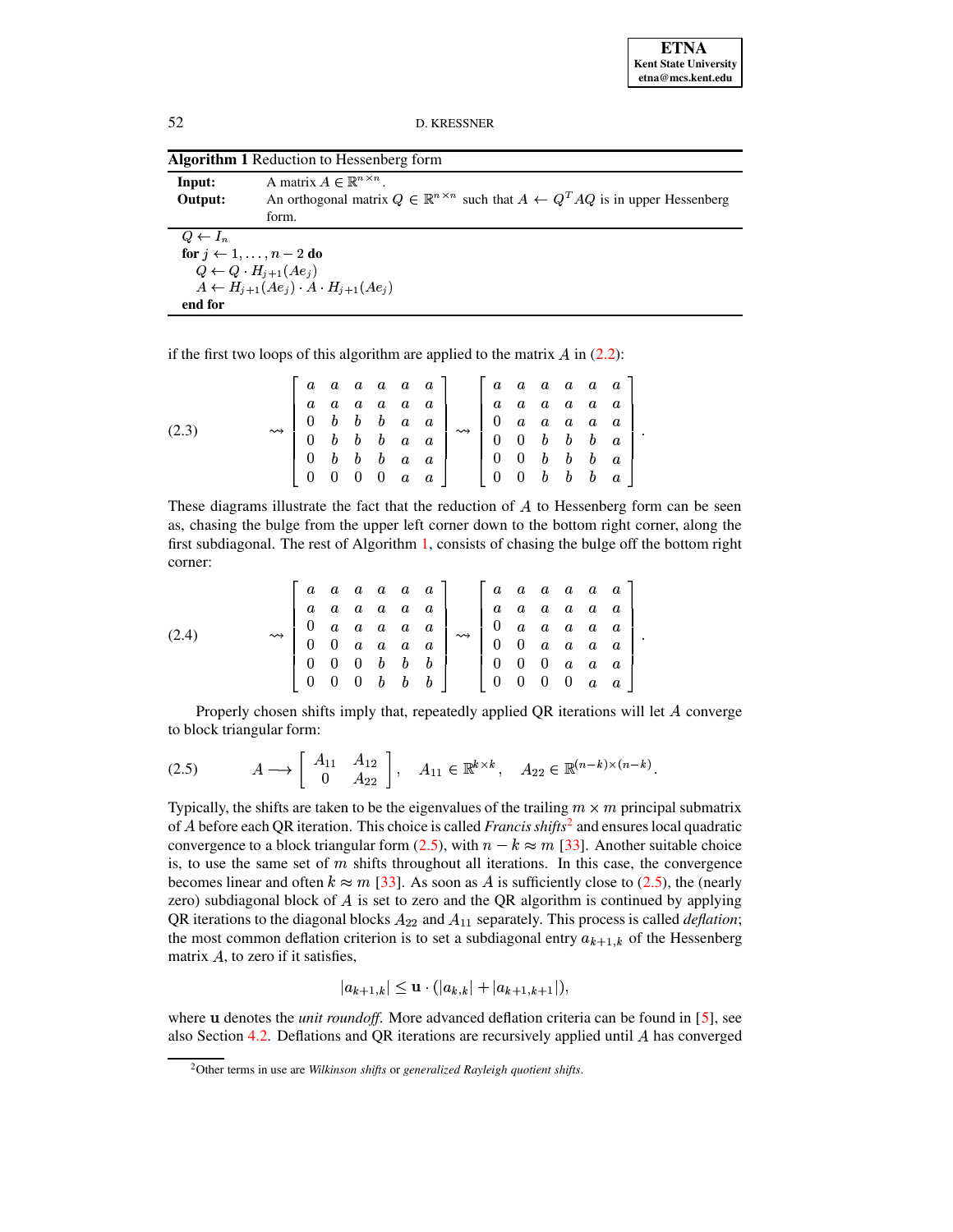to a Wintner-Murnaghan form, also known as real Schur form [\[11\]](#page-12-4). For later reference, we note that the unreduced diagonal block which is currently being processed by QR iterations is called the *active submatrix*.

**2.2. Bulge pencils.** To explain the notion of bulge pencils, assume that the implicitly shifted QR iteration, with  $m < n$  shifts, is applied to an unreduced  $n \times n$  Hessenberg matrix A and let x denote the first column of the shift polynomial. The *initial bulge pencil* is the matrix pencil  $B_0 - \lambda N$ , where N is the  $(m + 1) \times (m + 1)$  Jordan block belonging to the eigenvalue zero and

$$
B_0 = [x(1:m+1), A(1:m+1:1:m)] = \begin{bmatrix} x_1 & a_{11} & \cdots & a_{1m} \\ x_2 & a_{21} & \ddots & \vdots \\ \vdots & & \ddots & a_{mm} \\ x_{m+1} & 0 & a_{m+1,m} \end{bmatrix}.
$$

<span id="page-3-2"></span>There is a surprisingly simple relationship between the shifts and the eigenvalues of this matrix pencil.

THEOREM 2.1 (Watkins [\[31\]](#page-13-2)). *The shifts*  $\sigma_1, \ldots, \sigma_m$  are the finite eigenvalues of the *initial bulge pencil*  $B_0 - \lambda N$ *.* 

In Section [2.1,](#page-1-3) we have seen that during the course of a QR iteration, a bulge is created at the top left corner of A and chased down to the bottom right corner. Let  $A^{(j)}$  denote the updated matrix A after the bulge has been chased  $j-1$  $j-1$  steps, i.e.,  $j-1$  loops of Algorithm 1 have been applied to A after the update  $(2.1)$ . The bulge resides in the submatrix

<span id="page-3-0"></span>
$$
(2.6) \tBj = A(j)(j + 1 : j + m + 1, j : j + m),
$$

<span id="page-3-1"></span>which is exactly the submatrix designated by the entries  $b$  in  $(2.3)$ .

THEOREM 2.2 (Watkins [\[31\]](#page-13-2)). *The shifts*  $\sigma_1, \ldots, \sigma_m$  are the finite eigenvalues of the *j*th bulge pencil  $B_j - \lambda N$ .

Note that the definition of the bulge  $B_j$  is only possible for  $j \leq n-m-1$ , since other-wise [\(2.6\)](#page-3-0) refers to entries outside of  $A^{(j)}$ . Such a situation is displayed in [\(2.4\)](#page-2-4). This technical issue can be resolved; by adding virtual rows and columns to the matrix  $A^{(j)}$ , see [\[31\]](#page-13-2), Theorem [2.2](#page-3-1) can be extended to the case  $j > n - m - 1$ .

**2.3. Convergence for large in finite-precision arithmetic.** Theorem [2.2,](#page-3-1) shows how the shifts are transmitted during QR iterations. In order to achieve quadratic convergence with Francis shifts in finite-precision arithmetic, it is essential that the information contained in these shifts is properly transmitted to the bottom right corner. However, several numerical experiments conducted in [\[31\]](#page-13-2), show that the finite eigenvalues of the bulge pencils  $B_i - \lambda N$ become, as m increases, extremely sensitive to perturbations. Already for  $m = 24$ , they are often completely swamped with roundoff errors and have no significant digit in common with the intended shifts.

Although no exact relation between the quality of shifts in the bulge pencils and the convergence of the QR algorithm in finite-precision arithmetic, was proven in [\[31\]](#page-13-2), it is intuitively clear that the described sensitivity may affect the performance severely. Note that, this does not necessarily imply that the QR algorithm does not converge for large  $m$  but the convergence is much slower and must be attributed to linear convergence often taking place at the top left corner of  $A$ . Figure [2.1](#page-7-0) illustrates this phenomenon for matrices generated with the MATLAB [\[21\]](#page-12-14) command triu (rand (300),  $-1$ ). As m increases, deflations taking place at the top left corner (signaling linear convergence) start dominating deflations at the bottom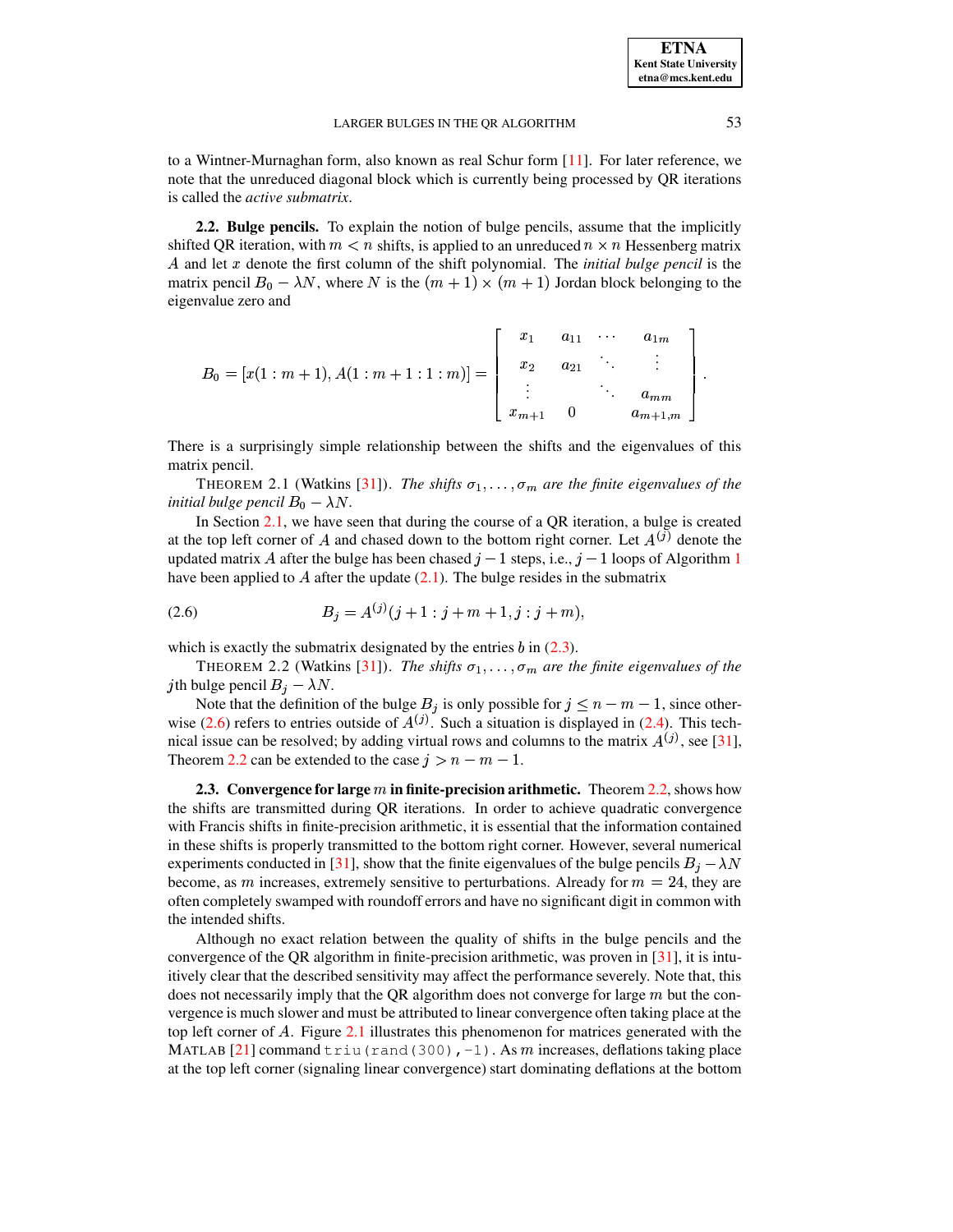



FIG. 2.1. *Lower (red dots) and higher (blue dots) indices of active submatrices that have order larger than* <sup>¼</sup> *during the multishift QR algorithm with* ¼ *Francis shifts.*

right corner (signaling quadratic convergence). The QR algorithm requires about  $7.4 \cdot 10^8$ flops (floating point operations) for  $m = 24$ , while it requires only  $2.9 \times 10^8$  flops for  $m = 2$ .

Note that the matrix under consideration is known to have extremely ill-conditioned eigenvalues, see [\[28\]](#page-12-15). For matrices with fairly well-conditioned eigenvalues – such as those generated by the MATLAB command hess (rand  $(300)$ ) – the convergence of the QR algorithm similarly slows down in finite-precision arithmetic as  $m$  increases [\[18,](#page-12-10) [31\]](#page-13-2). However, the effect that linear convergence starts dominating quadratic convergence, is not as clearly visible as in Figure [2.1.](#page-7-0)

<span id="page-4-0"></span>**3. Connection to Pole Placement.** Although convincing numerical experiments for the described shift blurring effects are provided in [\[31\]](#page-13-2), there has been no explanation why bulge pencils are getting so sensitive as  $m$  increases. In this section, we connect the computation of  $x$ , the first column of the shift polynomial, to the pole placement problem in systems and control theory, see [\[25,](#page-12-16) [26\]](#page-12-17) for a numerical linear algebra oriented introduction.

First, we note that the unreducedness of  $A$  implies

$$
x_{m+1} = \prod_{i=1}^{m+1} a_{i+1,i} \neq 0.
$$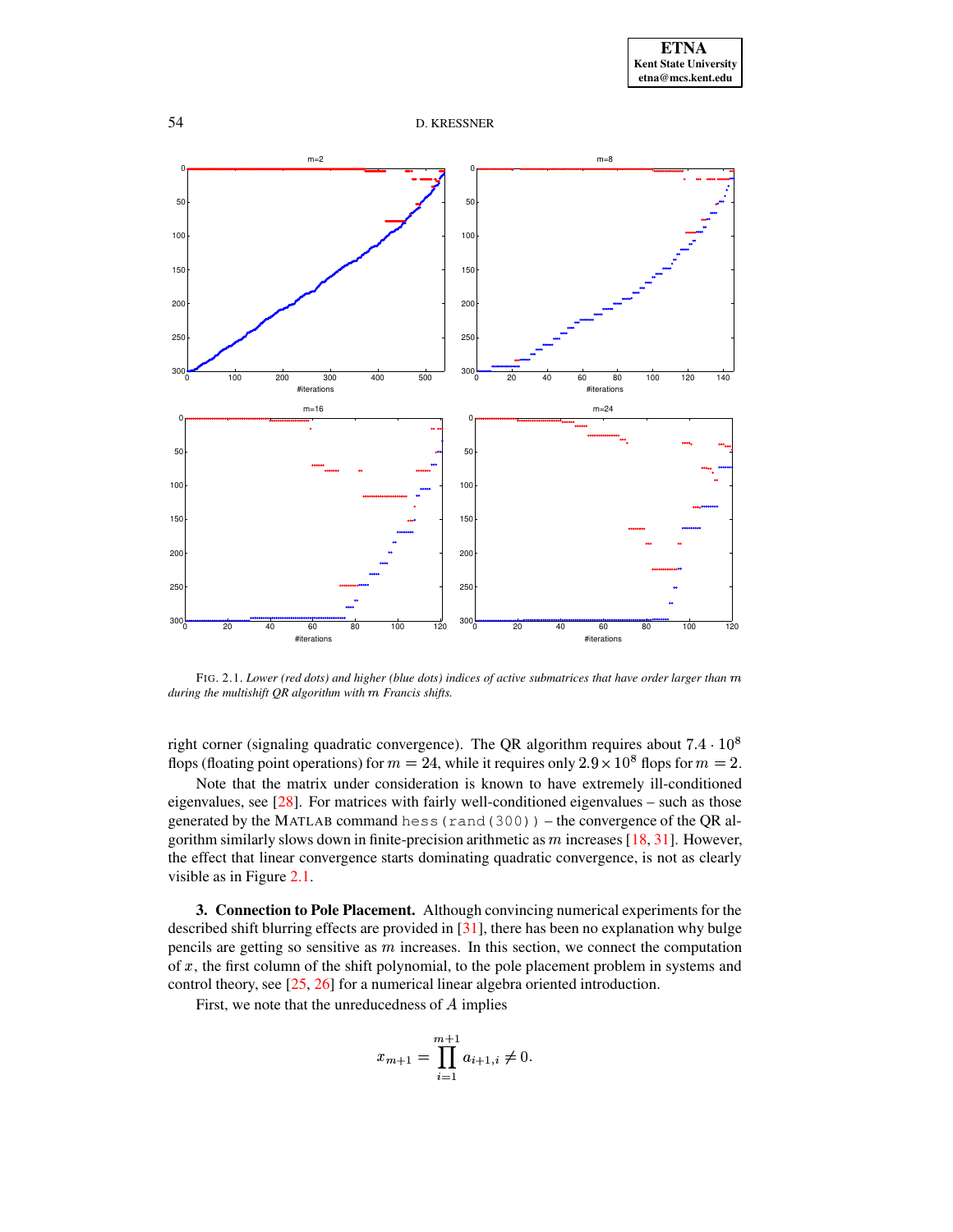| <b>ETNA</b>                  |
|------------------------------|
| <b>Kent State Universitv</b> |
| etna@mcs.kent.edu            |

Furthermore, it can be easily shown that neither the implicitly shifted QR iteration nor the statement of Theorem [2.1](#page-3-2) is affected if we replace  $x$  by a nonzero scalar multiple thereof. Hence, we may assume without loss of generality that x is normalized such that  $x_{m+1} =$ 1. By applying a simple equivalence transformations to the initial bulge pencil  $B_0 - \lambda N$ , Theorem [2.1](#page-3-2) shows that the shifts  $\sigma_1, \ldots, \sigma_m$  are the eigenvalues of the matrix

<span id="page-5-0"></span>(3.1) 
$$
C = A(1:m, 1:m) - a_{m+1,m}x(1:m)e_m^T
$$

$$
= \begin{bmatrix} a_{11} & a_{12} & \cdots & a_{1,m-1} & a_{1m} - a_{m+1,m}x_1 \\ a_{21} & a_{22} & \cdots & a_{2,m-1} & a_{2m} - a_{m+1,m}x_2 \\ 0 & a_{32} & \cdots & a_{3,m-1} & a_{3m} - a_{m+1,m}x_3 \\ \vdots & \ddots & \ddots & \vdots & \vdots \\ 0 & \cdots & 0 & a_{m,m-1} & a_{mm} - a_{m+1,m}x_m \end{bmatrix}.
$$

Next, consider the single-input control system

<span id="page-5-1"></span>(3.2) 
$$
\dot{z}(t) = A(1:m,1:m)^T z(t) - (a_{m+1,m}e_m)u(t)
$$

with state vector  $z(\cdot)$  and input  $u(\cdot)$ . The linear state feedback  $u(t) = x(1:m)^T z(t)$ yields the closed-loop matrix  $C^T$ , where C is defined as in [\(3.1\)](#page-5-0). Hence, the feedback vector  $x(1:m)$  places the poles of the open loop system [\(3.2\)](#page-5-1) to  $\sigma_1, \ldots, \sigma_m$ . Since  $x(1:m)$  is uniquely defined by this property, we obtain the following connection:

*Any pole placement algorithm for single-input systems is a suitable method for computing a multiple of the first column of the shift polynomial; and vice versa.*

To some extent, this connection has already been used by A.Varga for designing a multishift pole placement algorithm  $[27]$ . A not-so-serious application is the expression of the OL iteration [\[9\]](#page-12-19), a permuted version of the QR iteration, in three lines of MATLAB code, using functions of the MATLAB Control Toolbox [\[20\]](#page-12-20):

```
s = eig(A(1:m, 1:m));x = acker(A(n-m+1:n,n-m+1:n), A(n-m,n-m+1)*eye(m,1), s);
A = \text{ctrbf}(A, \text{ [zeros}(1, n-m-1) 1 x)', \text{ []});
```
An exceedingly more serious consequence is caused by observing that placing a large number of poles in a single-input problem is often very ill-conditioned [\[12,](#page-12-21) [14\]](#page-12-22), in the sense that,the poles of the closed loop system are very sensitive to perturbations in the input data. The nature of this ill-conditioning was analyzed in detail by Mehrmann and Xu [\[22,](#page-12-23) [23\]](#page-12-24). Assume that the input data of the pole placement problem  $-B = A(1:m, 1:m)^T$ ,  $b =$  $a_{m+1,m}e_m$ , and  $\sigma_1,\ldots,\sigma_m$  – are perturbed by sufficiently small perturbations  $\triangle B$ ,  $\triangle b$  and  $\triangle \sigma_1, \ldots, \triangle \sigma_m$ . Set

$$
\varepsilon = \max \{ \Vert [\Delta B, \Delta b] \Vert, |\Delta \sigma_1|, \ldots, |\Delta \sigma_m| \},\
$$

and let  $f$  be the feedback vector defined by the perturbed problem. Then, it was shown in [\[23,](#page-12-24) Thm. 1.1] that the eigenvalues  $\hat{\sigma}_1, \dots, \hat{\sigma}_m$  of  $B - bf^T$  satisfy,

<span id="page-5-2"></span>(3.3) 
$$
|\hat{\sigma}_i - \sigma_i| \leq \left(1 + ||G||_2||G^{-1}||_2\sqrt{1 + ||\hat{f}||_2}\right)\varepsilon + \mathcal{O}(\varepsilon^2),
$$

where G is the eigenvector matrix of the closed loop matrix  $C^{T} = A + bf^{T}$ , normalized such that all columns of  $G$  have unit norm. Although  $(3.3)$  is only an upper bound, numerical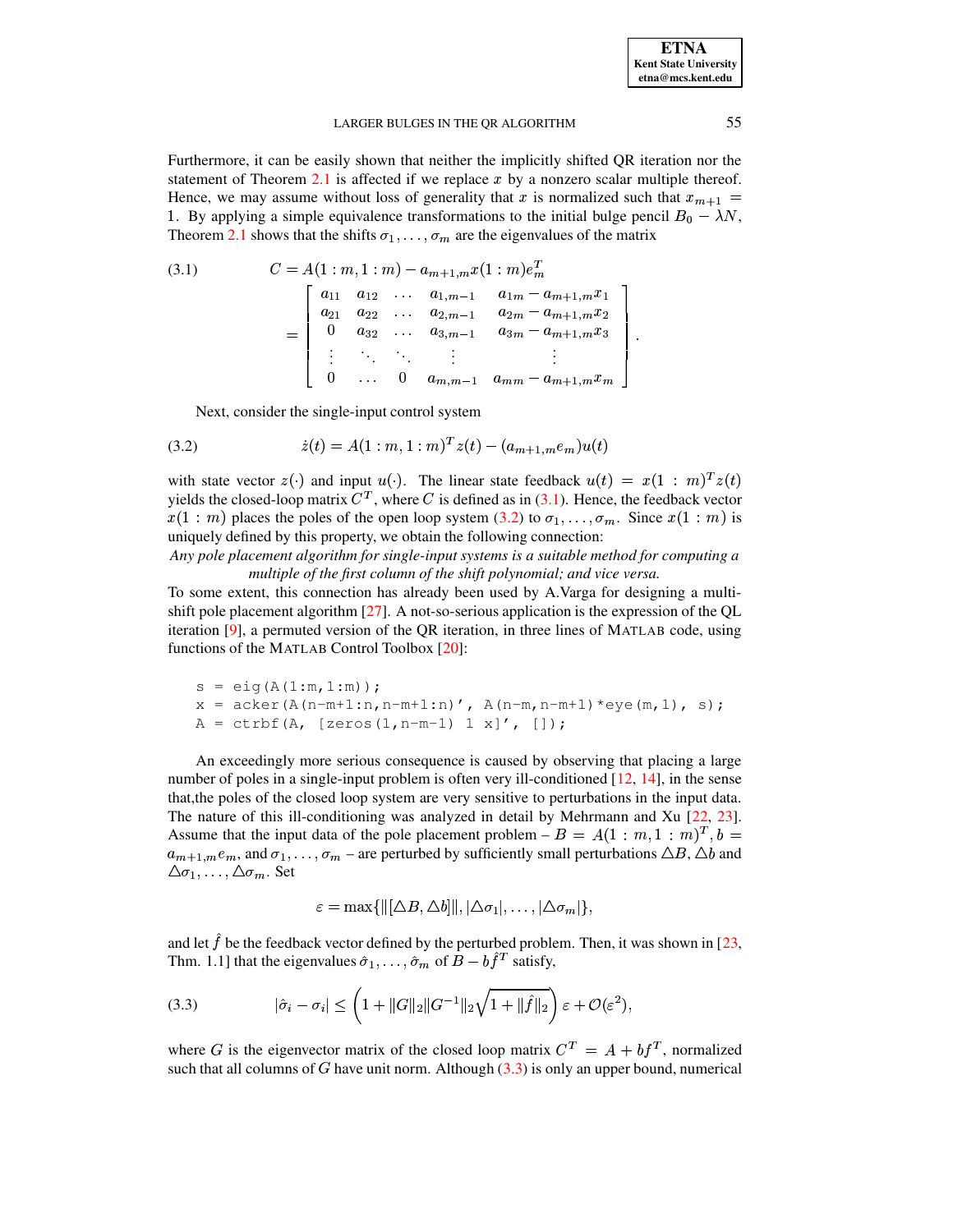



FIG. 3.1. *Condition number of the eigenvector matrix G of the closed loop matrix*  $C<sup>T</sup>$ *.* 

experiments in  $[22, 23]$  $[22, 23]$  $[22, 23]$  suggest that  $(3.3)$  catches the qualitative behavior of the maximal eigenvalue error rather well.

The presence of the condition number  $||G||_2||G^{-1}||_2$  in [\(3.3\)](#page-5-2), is particularly worrying. Often, this term grows rapidly with  $m$ , even exponential growth can be proven for some cases [\[22,](#page-12-23) Ex. 1]. Indeed, such an effect can be observed in the QR algorithm. For this purpose, we constructed the closed loop matrix  $C<sup>T</sup>$ , as defined in [\(3.1\)](#page-5-0), for a matrix A generated by the MATLAB command hess (rand  $(250)$ ). Figure [3.1](#page-7-0) displays the condition number of the corresponding eigenvector matrix G for  $m = 2, \ldots, 15$  Francis shifts, clearly exhibiting exponential growth.

The described connection to the notoriously ill-conditioned pole placement problem yields an explanation for the sensitivity of the initial bulge pencil. However, it does not explain the sensitivity of the bulge pencils  $B_1 - \lambda N$ ,  $B_2 - \lambda N$ , ... On the other hand, there is little hope that the shifts, once destroyed because of the sensitivity of  $B_0 - \lambda N$ , recover during the bulge chasing process although this event sometimes occurs in practice [\[31\]](#page-13-2).

<span id="page-6-0"></span>**4. Tightly Coupled Tiny Bulges.** Chasing chains of tightly coupled tiny bulges instead of one large bulge,is an approach which avoids shift blurring but is still capable to benefit from a large number of Francis shifts. To describe this approach, let  $m$ , denote the number of simultaneous shifts to be used in each QR iteration, and let  $n<sub>s</sub>$  denote the number of shifts contained in each bulge. It is assumed that  $m$  is an integer multiple of  $n_s$ . To avoid shift blurring effects we use tiny values for  $n_s$ , say  $n_s \in [2, 6]$ .

Our algorithm performs an implicitly shifted QR iteration with  $m$  Francis shifts on an unreduced Hessenberg matrix  $A$  and consists of three stages, which are described in more detail below. First, a chain of  $m/n_s$  tightly coupled bulges is bulge-by-bulge introduced in the top left corner A. Second, the whole chain at once is chased down along the subdiagonal until the bottom bulge reaches the bottom right corner of A. Finally, all bulges are bulge-bybulge chased off this corner.

Note that, the only aspect in which our algorithm extends the algorithms described in [\[4,](#page-12-7) [18\]](#page-12-10) is that the latter are restricted to  $3 \times 3$  bulges, i.e.,  $n_s = 2$ .

**Introducing a chain of bulges.** Given a set of m Francis shifts, we partition this set into subsets  $\Sigma_1, \Sigma_2, \ldots, \Sigma_{m/n_s}$ . Each  $\Sigma_j$  contains  $n_s$  shifts and is closed under complex conjugation. We apply the implicitly shifted QR iteration with the shifts contained in  $\Sigma_1$  and interrupt the bulge chasing process as soon as the bottom right corner of the bulge touches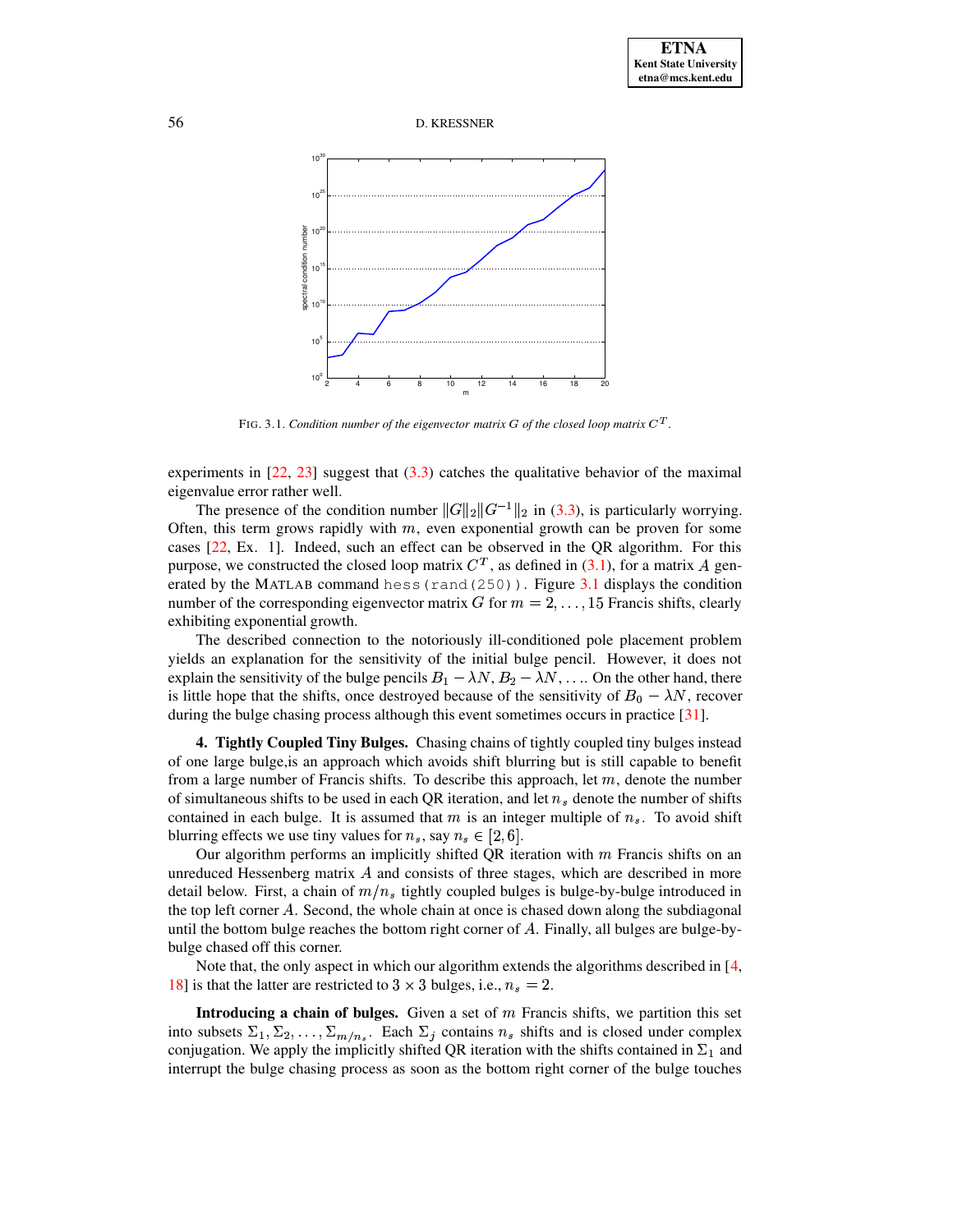

FIG. 4.1. *Introducing a chain of*  $m/n_s = 4$  *tightly coupled bulges, each of which contains*  $n_s = 3$  *shifts.* 

<span id="page-7-0"></span>the  $(p_h - 1, p_h)$  subdiagonal entry of A, where  $p_h = (m/n_s)(n_s + 1) + 1$ . Next, the bulge belonging to  $\Sigma_2$  is introduced and chased so that, its bottom right corner is at the  $(p_h$  $m_s - 2$ ,  $p_h - n_s - 1$ ) subdiagonal entry. This process is continued until all  $m/n_s$  bulges are stringed like pearls on the subdiagonal of the submatrix  $A(1:p_h, 1:p_h)$ , see Figure [4.1.](#page-7-0) Note that only this submatrix (painted red in Figure [4.1\)](#page-7-0) must be updated during the bulge chasing process. To update the remaining part of  $A$  (painted blue), all employed orthogonal transformations are accumulated into a  $p_h \times p_h$  matrix U. This enables us to use matrix-matrix multiplications:

$$
A(1:p_h,(p_h+1):n) \leftarrow U^T \cdot A(1:p_h,(p_h+1):n).
$$

**Chasing a chain of bulges.** Suppose that a chain of bulges resides on the subdiagonal of the submatrix  $A(p_i : p_h, p_i : p_h)$ , where  $p_h = p_l + (n_s + 1)m/n_s$ . In the beginning, we have  $p_l = 1$  and  $p_h = (m/n_s)(n_s + 1) + 1$  but we will now subsequently increase these values by chasing the complete chain. To move the chain to the submatrix  $A(p_l + k : p_h + k, p_l + k :$  $p_h + k$ ), each individual bulge is chased k steps, as depicted in Figure [4.2.](#page-8-0) This is done in bottom-to-top order,so that,no bulges have to cross each other.

Again only a submatrix, namely  $A(p_l : p_h + k, p_l : p_h + k)$ , must be updated during the bulge chasing process. To update the rest of the matrix, we accumulate all transformations in an orthogonal matrix U of order  $((n_s+1)m/n_s+k+1)$  and use matrix-matrix multiplications:

$$
A(p_l : p_h + k, (p_h + 1) : n) \leftarrow U^T \cdot A(p_l : p_h + k, (p_h + 1) : n),
$$
  

$$
A(1 : p_l - 1, p_l : p_h + k) \leftarrow A(1 : p_l - 1, p_l : p_h + k) \cdot U.
$$

Note that  $U$  has a particular block structure that can be exploited to increase the efficiency of

**ETNA Kent State University**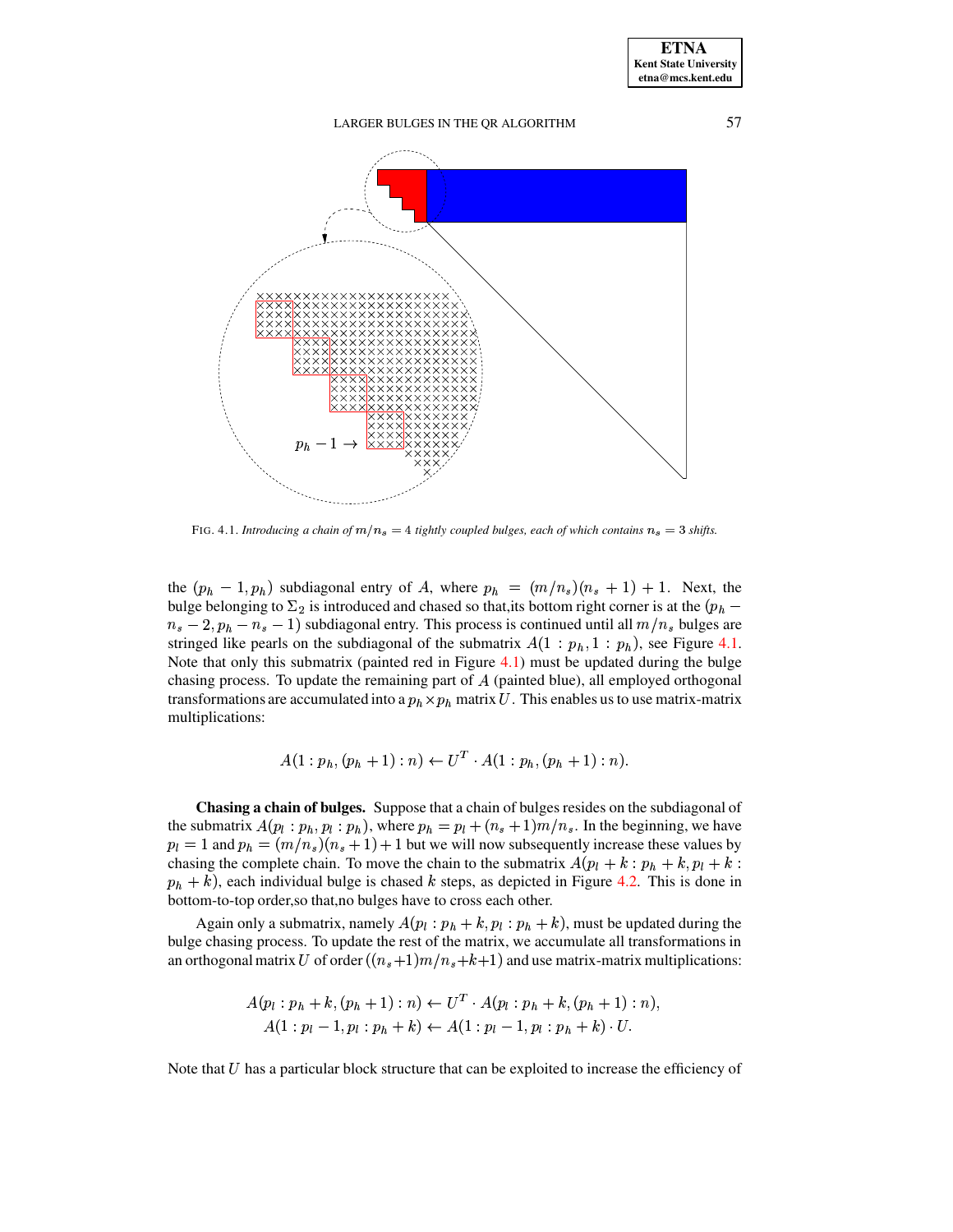

<span id="page-8-0"></span>FIG. 4.2. *Chasing a chain of*  $m/n_s = 4$  *tightly coupled bulges.* 

these multiplications:

(4.1) 
$$
U = \begin{bmatrix} 1 & 0 & 0 \\ 0 & U_{11} & U_{12} \\ 0 & U_{21} & U_{22} \end{bmatrix} = \begin{bmatrix} 1 & 0 & 0 \\ 0 & \sum_{11} \end{bmatrix},
$$

i.e., the matrices  $U_{12} \in \mathbb{R}^{l_1 \times l_1}$  and  $U_{21} \in \mathbb{R}^{l_2 \times l_2}$ , where  $l_1 = (m/n_s)(n_s + 1) - n_s$  and  $l_2 = k + n_s$ , are lower and upper triangular, respectively. There is even more structure present, as illustrated in Figure [4.3.](#page-9-0) It is, however, difficult to take advantage of this extra banded structure using level 3 BLAS [\[6\]](#page-12-25).

The rare event of a zero subdiagonal entry between two consecutive bulges, during the bulge chasing process is called a "vigilant" deflation [\[29\]](#page-12-12). Such a deflation causes a severe loss of information,if bulges are chased from above through this zero subdiagonal entry. This can be avoided by reintroducing the bulges in the row,in which the zero appears using essentially the same method that has been used for introducing bulges [\[4\]](#page-12-7). Note that it is not necessary to take care of vigilant deflations caused by small non-zero subdiagonal entries [\[30\]](#page-13-1).

**Getting rid of a chain of bulges.** Once the bottom bulge of the chain has reached the bottom right corner of  $A$ , the whole chain is bulge-by-bulge chased off this corner, similarly to the introduction of bulges at the top left corner of  $A$ .

**4.1. Numerical experiments.** The described QR algorithm based on chains of tightly coupled tiny bulges has been implemented in a Fortran 77 routine called MTTQR. Although this routine generally requires more flops than standard implementations of the QR algorithm [\[1\]](#page-12-3), it can be expected that this extra cost is more than compensated by the fact that MTTQR facilitates level 3 BLAS for a large part of the computation, see also [\[4\]](#page-12-7).

Note that, the packing density of the bulges is getting higher as  $n_s$ , the number of shifts per bulge, increases. For example, a  $16 \times 16$  principal submatrix of A may either contain 10 shifts distributed over five  $3 \times 3$  bulges or it may contain 12 shifts distributed over three  $5 \times$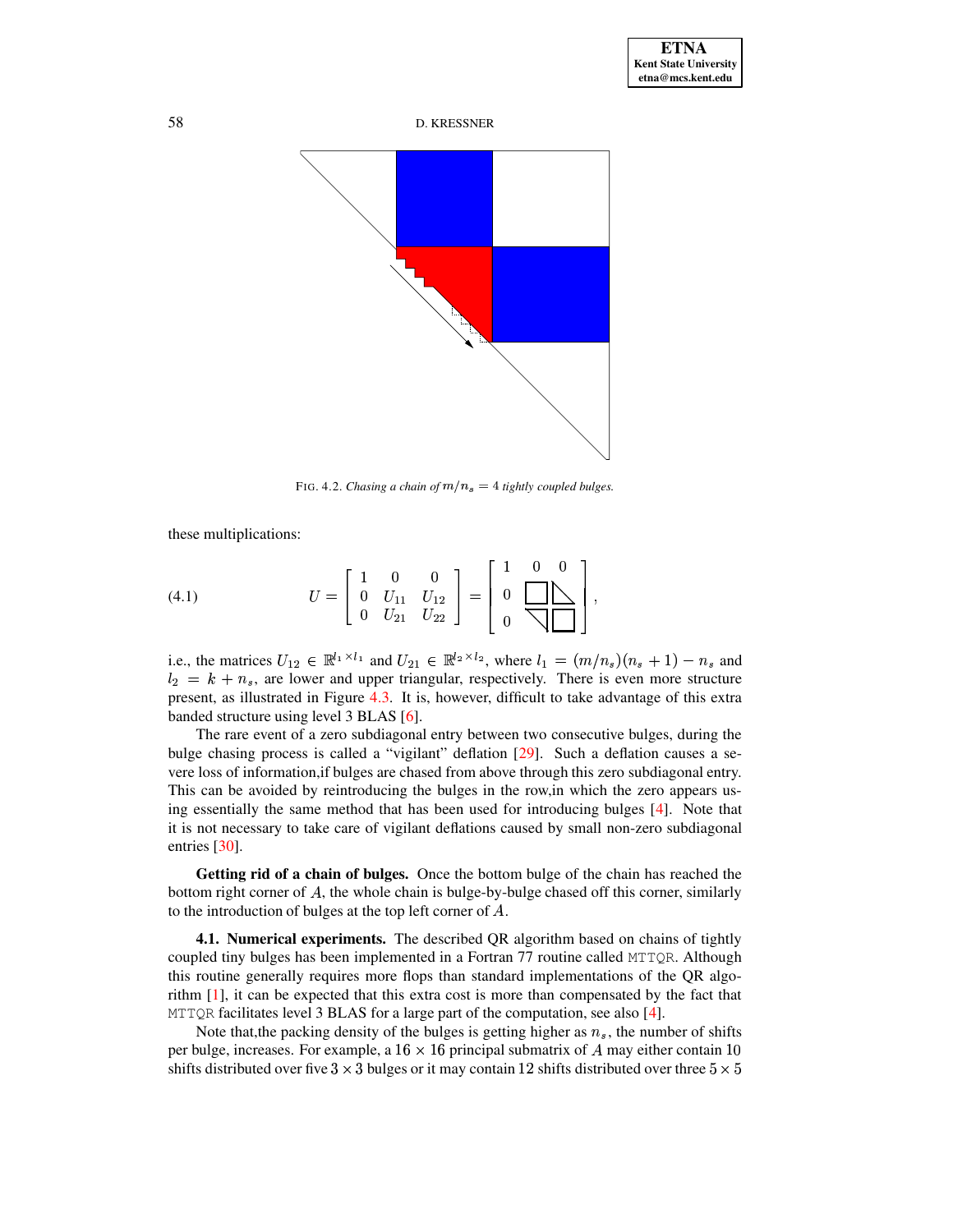

<span id="page-9-0"></span>FIG. 4.3. *Structure of the transformation matrix* U for *chasing a chain* of  $m/n_s = 5$  *bulges, each* of *which contains*  $n_s = 4$  *shifts,*  $k = 30$  *steps.* 

| Matrix name     | $\it n$ | Description                                     |
|-----------------|---------|-------------------------------------------------|
| <b>OLM1000</b>  | 1000    | Olmstead model                                  |
| <b>TUB1000</b>  | 1000    | tubular reactor model                           |
|                 |         |                                                 |
| <b>TOLS1090</b> | 1090    | Tolosa matrix                                   |
| <b>TOLSBAL</b>  | 1090    | balanced Tolosa matrix                          |
| RDB1250         | 1250    | reaction-diffusion Brusselator model, $L = 0.5$ |
| <b>RDB1250L</b> | 1250    | reaction-diffusion Brusselator model, $L = 1$   |
| <b>BWM2000</b>  | 2000    | Brusselator wave model in chemical reaction     |
| OLM2000         | 2000    | Olmstead model                                  |
| DW2048          | 2048    | square dielectric waveguide                     |
| RDB2048         | 2048    | reaction-diffusion Brusselator model, $L = 0.5$ |
| <b>RDB2048L</b> | 2048    | reaction-diffusion Brusselator model, $L = 1$   |
| PDE2961         | 2961    | partial differential equation                   |

TABLE 4.1

*Subset of matrices from the test matrix collection [\[2\]](#page-12-26).*

<span id="page-9-1"></span>bulges. In either case, essentially the same amount of operations is necessary to chase the chain of bulges from top to bottom. Hence, if shift blurring does not cause problems, using larger values for  $n_s$  can improve the efficiency of MTTQR.

To verify these statements, we applied MTTQR to a subset of real  $n \times n$  matrices from the test matrix collection [\[2\]](#page-12-26), see also Table [4.1.](#page-9-1) Note that TOLSBAL is the matrix obtained after balancing [\[24\]](#page-12-27) has been applied to the highly unbalanced matrix TOLS1090. For the parameters  $m$  (number of shifts in each iteration) and  $k$  (number of steps a chain of bulges is chased before off-diagonal parts are updated), we followed the recommendations given in [\[4\]](#page-12-7):

$$
m = \begin{cases} 60, & \text{if } 1000 \le n < 2000, \\ 120, & \text{if } 2000 \le n < 2500, \\ 156, & \text{if } 2500 \le n < 3000, \end{cases}
$$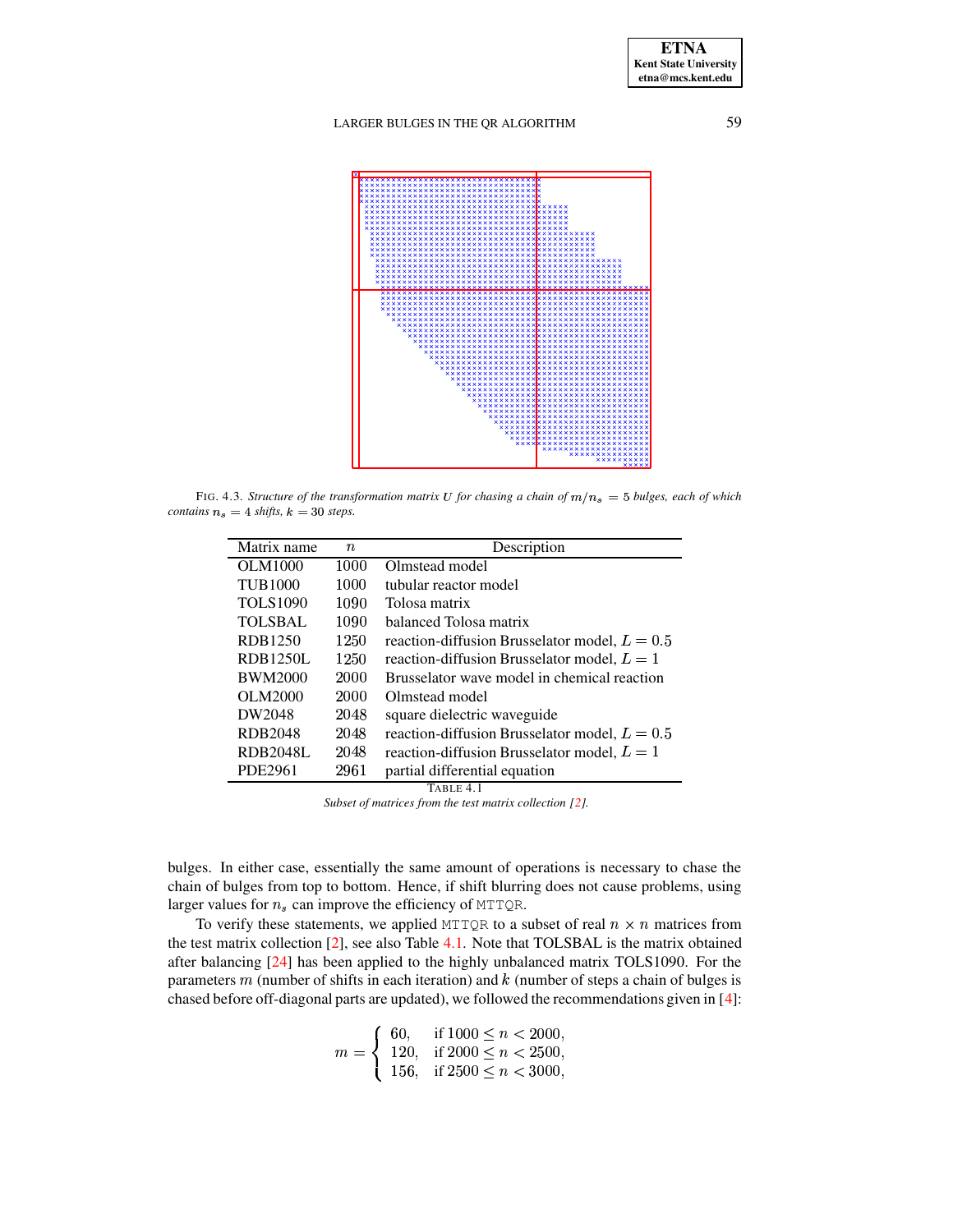60 D. KRESSNER



<span id="page-10-1"></span>FIG. 4.4. *Execution times for* <code>DHSEQR</code> and <code>MTTQR</code>, the tiny-bulge multishift QR algorithm with  $n_s \in \{2, 4, 6\}$ *shifts per bulge, applied to matrices from the test matrix collection [\[2\]](#page-12-26).*

and  $k = 3/2 \cdot m - 2$ .

Our numerical experiments were performed on an IBM Power3 based SMP system with four 375 Mhz Power3 Processors and <sup>A</sup> gigabytes of memory. The Fortran 77 routines are based on the BLAS kernels provided by IBM's machine-specific optimized Fortran library ESSL. We used the XL Fortran compiler with optimization level 3. Matrices, were always stored in an array,with leading dimension slightly larger than the number of rows to avoid unnecessary cache conflicts.

Figure [4.4](#page-10-1) compares the cpu times required by MTTQR with those required by DHSEQR, LAPACK's implementation of the QR algorithm.  $\chi$ From these times, we may conclude that <code>MTTQR</code> with  $n_s = 2$  shifts per bulge requires considerably less time than <code>DHSEQR</code> for all considered matrices except TOLSBAL and TUB1000. For TOLSBAL, MTTQR consumes  $34\%$ more time, which seems to be due to the fact that the QR algorithm converges so quickly that the overhead in MTTQR dominates any performance improvements gained by using matrixmatrix multiplications . For TUB1000, we obtain a performance improvement of only  $1.5\%$ , which is much less than for the other matrices, where this figure ranges from  $25\%$  up to 69%. Increasing  $n_s$  from 2 to 4 often leads to even further speedups. A notable exception is TOLS1090, where MTTQR requires 190% more time if  $n_s = 4$  instead of  $n_s = 2$  is used. We believe that,this behavior can be attributed to the poor balancing of this matrix, which seems to amplify shift blurring effects. The highest improvements can be obtained for TUB1000 and BWM2000, where MTTQR requires 27% less time if  $n_s = 4$  instead of  $n_s = 2$  is used. Increasing  $n_s$  further, from 4 to 6, can lead to additional (albeit often insignificant) speedups; but it also raises the risk of shift blurring.

<span id="page-10-0"></span>**4.2. Influence of aggressive early deflation.** We repeated the numerical experiments from the previous section,by combining aggressive early deflation with the QR algorithm based on chains of tightly coupled bulges in a Fortran 77 routine called ATTQR. Aggressive early deflation is a highly successful deflation strategy that takes advantage of matrix perturbations outside of the commonly considered subdiagonal entries, see [\[5\]](#page-12-13) for more details.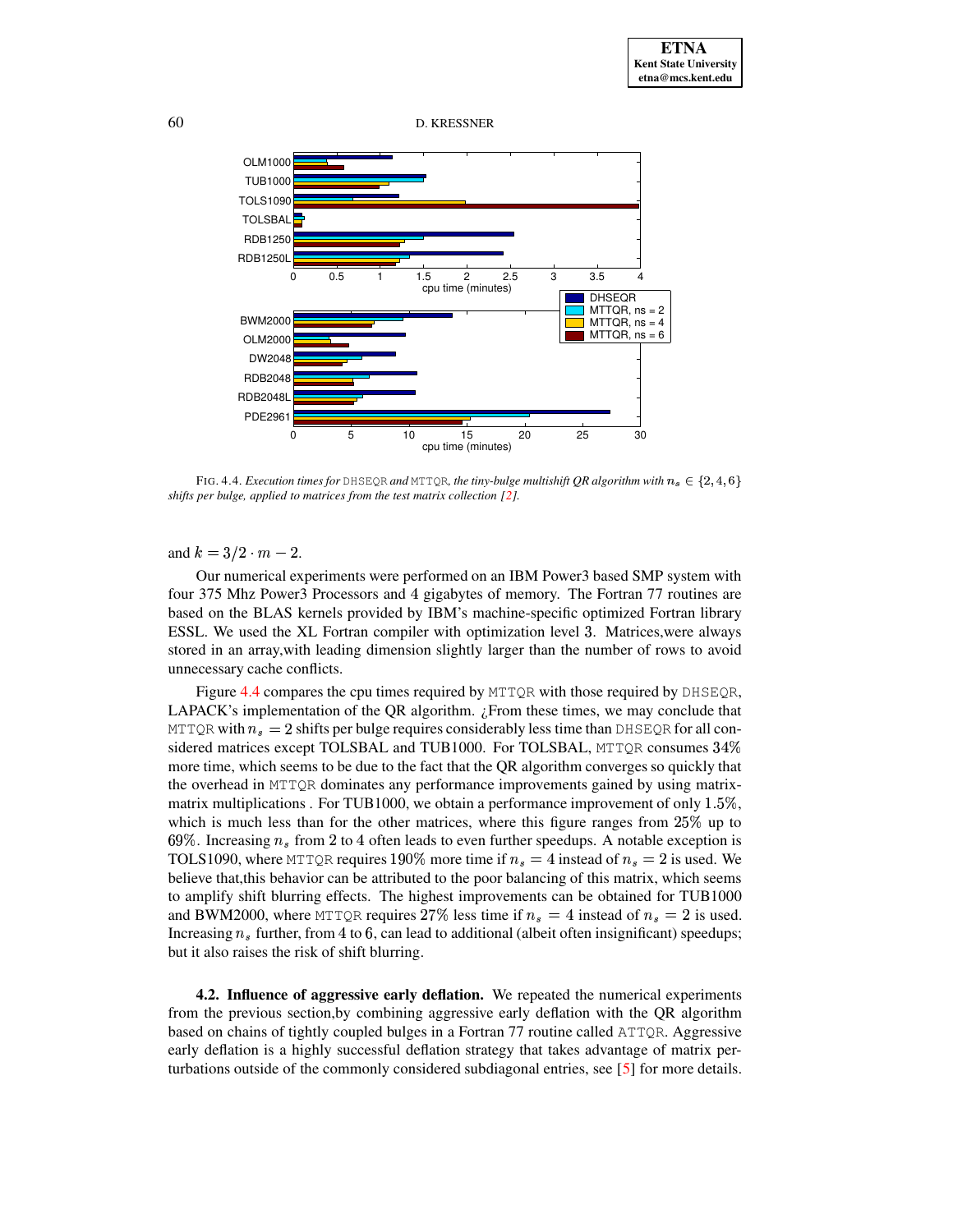LARGER BULGES IN THE OR ALGORITHM 61



<span id="page-11-0"></span>FIG. 4.5. *Execution times for* ATTQR*, the tiny-bulge multishift QR algorithm with aggressive early deflation* and  $n_s \in \{2, 4, 6\}$  *shifts per bulge, applied to matrices from the test matrix collection* [\[2\]](#page-12-26).

Our choice of parameters for  $ATTQR$  is based on the recommendations given in [\[5\]](#page-12-13):

 $m = \begin{cases} 96, & \text{if } 1000 \leq n < 2000, \\ 120, & \text{if } 2000 \leq n < 2500, \end{cases}$ 120, if  $2000 \le n < 2500$ , 180, if  $2500 \le n < 3000$ ,

 $k = 3/2 \cdot m - 2$ , and  $w = 3/2 \cdot m$  (size of deflation window).

The cpu times displayed in Figure [4.5](#page-11-0) show that the use of aggressive early deflation results in substantial improvements. The gained cpu time savings (for the case that  $n_s = 2$ shifts per bulge are used) range from  $14\%$  for the TOLS1090 matrix up to  $74\%$  for the RDB2048 matrix. Again, increasing  $n_s$  from 2 to 4 leads to even further speedups, except for TOLS1090 and OLM2000. For all other matrices, the gained savings range from  $5\%$  up to  $24\%$ .

**5. Conclusion.** The conclusion that can be drawn from this paper is two-edged. On the one hand, the explained connection to the pole placement problem confirms the well-known wisdom that large bulges severely deteriorate the convergence of the QR algorithm. On the other hand, we have shown that the use of slightly larger bulges can still have a positive effect on the performance of modern variants of the QR algorithm. A good compromise seems to be made by  $5 \times 5$  bulges.

**6. Final Remarks and Acknowledgments.** The work presented in this article is based on preliminary results derived in [\[16\]](#page-12-28). The Fortran 77 routines MTTQR and ATTQR, used in the numerical experiments, are available on request from the author.

The author is greatly indebted to Volker Mehrmann for illuminating discussions and to Ralph Byers for providing Fortran implementations of the algorithms described in [\[4,](#page-12-7) [5\]](#page-12-13); these implementationslaid the basis for the Fortran routines used in this paper. The numerical experimentsin Section [4](#page-6-0) were performed using facilities of the High Performance Computing Center North (HPC2N) in Umeå, Sweden.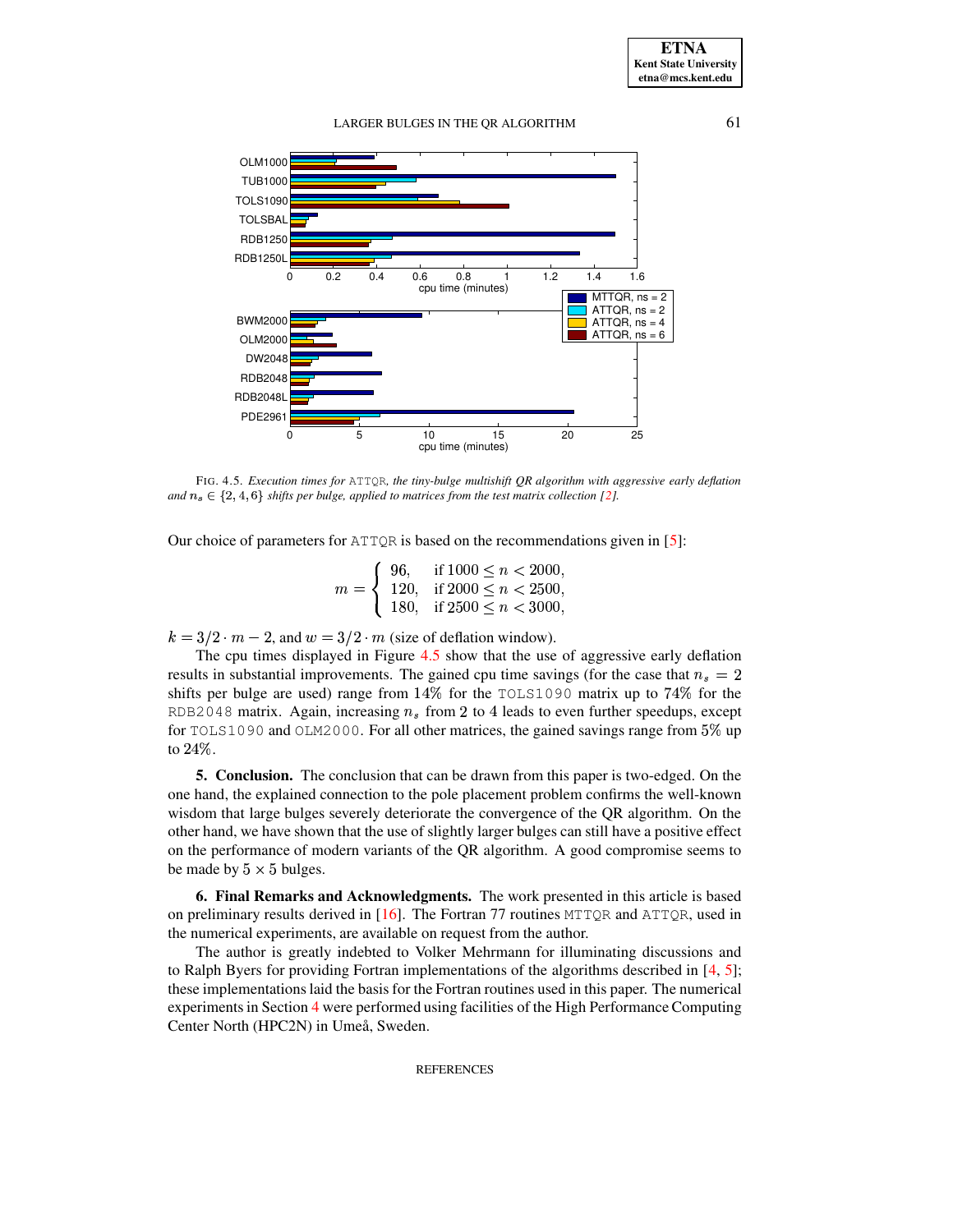#### <span id="page-12-3"></span>62 D. KRESSNER

- [1] E. ANDERSON, Z. BAI, C. BISCHOF, S. BLACKFORD, J. W. DEMMEL, J. J. DONGARRA, J. DU CROZ, A. GREENBAUM, S. HAMMARLING, A. MCKENNEY, AND D. C. SORENSEN, *LAPACK Users' Guide*, SIAM, Philadelphia, PA, third edition, 1999.
- <span id="page-12-26"></span>[2] Z. BAI, D. DAY, J. W. DEMMEL, AND J. J. DONGARRA, *A test matrix collection for non-Hermitian eigenvalue problems (release 1.0)*, Technical Report CS-97-355, Department of Computer Science, University of Tennessee, Knoxville, TN, USA, March 1997, also available online from <http://math.nist.gov/MatrixMarket>.
- <span id="page-12-5"></span>[3] Z. BAI AND J. W. DEMMEL, *On a block implementation of the Hessenberg multishift iterations,* Internat. J. High Speed Comput., 1 (1989), pp. 97–112.
- <span id="page-12-7"></span>[4] K. BRAMAN, R. BYERS, AND R. MATHIAS, *The multishift algorithm. I. Maintaining well-focused shifts and level 3 performance*, SIAM J. Matrix Anal. Appl., 23 (2002), No. 4, pp. 929–947.
- <span id="page-12-13"></span>[5] K. BRAMAN, R. BYERS, AND R. MATHIAS, *The multishift algorithm, II, Aggressive early deflation*, SIAM J. Matrix Anal. Appl., 23 (2002), No. 4, pp. 948–973.
- <span id="page-12-25"></span><span id="page-12-2"></span>[6] J. J. DONGARRA, J. DU CROZ, I. S. DUFF, AND S. HAMMARLING, *A set of level 3 basic linear algebra subprograms,* ACM Trans. Math. Software, 16 (1990), pp. 1–17.
- [7] J. J. DONGARRA, D. C. SORENSEN, AND S. J. HAMMARLING, *Block reduction of matrices to condensed forms for eigenvalue computations,* J. Comput. Appl. Math., 27 (1989), No. 1-2, pp. 215–227, reprinted in *Parallel algorithms for numerical linear algebra*, pp. 215–227, North-Holland, Amsterdam, 1990.
- <span id="page-12-6"></span>[8] A. A. DUBRULLE, *The multishift QR algorithm–is it worth the trouble?* TR 6320-3558, IBM Scientific Center, Palo Alto, CA, 1991.
- <span id="page-12-19"></span>[9] A. A. DUBRULLE, R. S. MARTIN, AND J. H. WILKINSON, *The implicit QL algorithm,* Numerische Mathematik, 12 (1968), pp. 377–383, also in [\[34,](#page-13-4) pp.241–248].
- <span id="page-12-0"></span>[10] J. G. F. FRANCIS, *The QR transformation, parts I and II,* Computer Journal, 4 (1961), pp. 265–271, 4 (1962), pp. 332–345.
- <span id="page-12-4"></span>[11] G. H. GOLUB AND C. F. VAN LOAN, *Matrix Computations*, Johns Hopkins University Press, Baltimore, MD, third edition, 1996.
- <span id="page-12-21"></span>[12] C. HE, A. J. LAUB, AND V. MEHRMANN, *Placing plenty of poles is pretty preposterous,* Preprint SPC 95-17, Forschergruppe 'Scientific Parallel Computing', Fakultät für Mathematik, TU Chemnitz-Zwickau, 1995.
- <span id="page-12-8"></span>[13] G. HENRY, D. S. WATKINS, AND J. J. DONGARRA, *A parallel implementation of the nonsymmetric QR algorithm for distributed memory architectures,* SIAM J. Sci. Comput., 24 (2002), No. 1, pp. 284–311.
- <span id="page-12-22"></span>[14] N. J. HIGHAM, M. KONSTANTINOV, V. MEHRMANN, AND P. PETKOV, *Sensitivity of computational control problems,* Numerical Analysis Report No. 424, Manchester Centre for Computational Mathematics, Manchester, England, February 2003, to appear in IEEE Control Systems Magazine,
- <span id="page-12-9"></span>[15] L. KAUFMAN, *A parallel QR algorithm for the symmetric tridiagonal eigenvalue problem,* Journal of Parallel and Distributed Computing, 3 (1994), pp. 429–434.
- <span id="page-12-28"></span>[16] D. KRESSNER, *Numerical Methods and Software for General and Structured Eigenvalue Problems*, PhD thesis, TU Berlin, Institut für Mathematik, Berlin, Germany, 2004.
- <span id="page-12-1"></span>[17] V. N. KUBLANOVSKAYA, *On some algorithms for the solution of the complete eigenvalue problem,* Zhurnal Vychislitelnoi Matematiki i Matematicheskoi Fiziki, 1 (1961), pp. 555–570.
- <span id="page-12-10"></span>[18] B. LANG, *Effiziente Orthogonaltransformationen bei der Eigen- und Singularwertzerle ¨ gung*, Habilitationsschrift, 1997.
- <span id="page-12-11"></span>[19] B. LANG, *Using level* ð *BLAS in rotation-based algorithms,* SIAM J. Sci. Comput., 19 (1998), No. 2, pp. 626–634.
- <span id="page-12-20"></span>[20] *The* MATLAB *Control Toolbox, Version 5*, The MathWorks, Inc., Cochituate Place, 24 Prime Park Way, Natick, MA, 2000.
- <span id="page-12-23"></span><span id="page-12-14"></span>[21] MATLAB *Version 6.5*, The MathWorks, Inc., Cochituate Place, 24 Prime Park Way, Natick, MA, 2002.
- [22] V. MEHRMANN AND H. XU, *An analysis of the pole placement problem, I, The single-input case,* Electron. Trans. Numer. Anal., 4 (1996), pp. 89–105, http://etna.mcs.kent.edu/vol.4.1996/pp89-105.dir/pp89-
- <span id="page-12-24"></span>[23] V. MEHRMANN AND H. XU, *Choosing poles so that the single-input pole placement problem is well conditioned,* SIAM J. Matrix Anal. Appl., 19 (1998), No. 3, pp. 664–681.
- <span id="page-12-27"></span>[24] B. N. PARLETT AND C. REINSCH, *Balancing a matrix for calculation of eigenvalues and eigenvectors,* Numerische Mathematik, 13 (1969), pp. 293–304, also in [\[34,](#page-13-4) pp.315–326].
- <span id="page-12-16"></span>[25] P. H. PETKOV, N. D. CHRISTOV, AND M. M. KONSTANTINOV, *Computational Methods for Linear Control Systems*, Prentice-Hall, Hertfordshire, UK, 1991.
- <span id="page-12-17"></span>[26] P. VAN DOOREN, *Numerical Linear Algebra for Signal, Systems and Control*, Draft notes prepared for the Graduate School in Systems and Control, 2003.
- <span id="page-12-18"></span>[27] A. VARGA, *A multishift Hessenberg method for pole assignment of single-input systems,* IEEE Trans. Automat. Control, 41 (1996), No. 12, pp. 1795–1799.
- <span id="page-12-15"></span>[28] D. VISWANATH AND L. N. TREFETHEN, *Condition numbers of random triangular matrices,* SIAM J. Matrix Anal. Appl., 19 (1998), No. 2, pp. 564–581.
- <span id="page-12-12"></span>[29] D. S. WATKINS, *Shifting strategies for the parallel algorithm,* SIAM J. Sci. Comput., 15 (1994), No. 4,